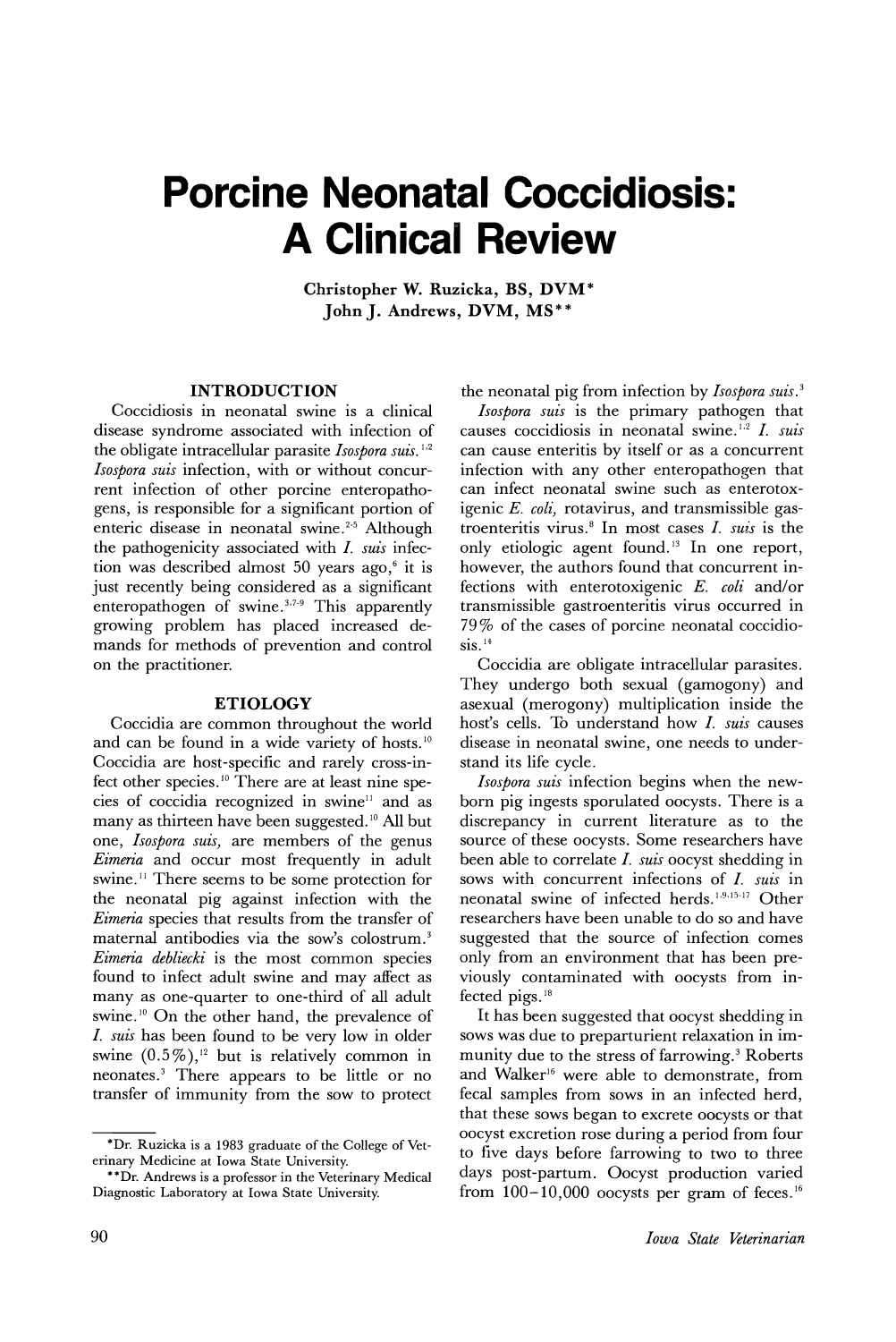Joyner believes that newborn pigs will normally consume ten to twenty grams of the sow's feces per day and that this is the most likely source of early acquired oocysts.<sup>19</sup> At this rate the newborn pig could ingest a dose of oocysts ranging from 10,000-200,000 oocysts per day.

The inability of coccidiostats fed to sows to completely eliminate coccidiosis in neonatal swine suggests that a previously contaminated environment is a significant source of infective oocysts. Presently it is known only that clinical disease occurs because of the buildup of lethal concentrations of oocysts under optimum sporulation conditions.<sup>3</sup> More experimental work needs to be done to actually pinpoint the source of the infective oocysts.

Before these oocysts can become infective, they must undergo development outside the pig, which is called sporogony. This takes approximately four days,<sup>20</sup> although it has been suggested that in the warm moist environment of a farrowing house, oocysts may become infective in less than four days.19 The oocysts are very resistant and may remain infective for up to fifteen months in an ideal environment.<sup>20</sup> This would maintain a contaminated environment to serve as a source of infection to neonatal pigs for a very long time.

Once the sporulated oocysts are ingested, they undergo excystation and release their sporozoites in the intestinal lumen. This release most likely occurs through the action of trypsin in the gut.3 These sporozoites then invade the superficial intestinal epithelial cells of the small intestine.<sup>21</sup> This is the beginning of the endogenous stages of the 1. *suis* life cycle.

The endogenous stages can be found throughout the epithelium of the lower small intestine. <sup>22</sup> The highest concentration can be found in the mid-jejunal region, but some stages may be seen in the ileum and even the colon if the infection is severe.<sup>22</sup> The endogenous stages are usually found in the upper onethird of the villous epithelium<sup>22</sup>; however, in cases with severe villous atrophy, they can be found in the crypt epithelium.<sup>22</sup> Extraintestinal stages do not seem to occur.<sup>23</sup>

After the sporozoites penetrate the intestinal epithelial cells, they round up to form trophozoites. <sup>21</sup> These trophozoites can be seen in mucosal smears from the jejunum and ileum as early as 36 hours post-infection.<sup>22</sup> Through asexual multiplication, meronts are formed.<sup>21</sup> These undergo a variable number of consecutive divisions in the same host cell to produce a total of two to fourteen merozoites.<sup>22</sup> This first generation of asexual stages can be seen in histological sections starting about three days post-infection.<sup>22</sup> The merozoites are released, destroying the villous epithelial cells.<sup>24</sup> They then penetrate other, non-infected intestinal epithelial cells and the process starts all over again producing a second generation of meronts and merozoites.<sup>21</sup>

The merozoites formed from the second generation are released destroying more villous epithelial cells. These merozoites again invade new intestinal epithelial cells, but now they begin to form sexual stages. The sexual multiplication is called gamogony and the sexual stages are called macrogametes and microgametocytes. <sup>21</sup> Macrogametes are more numerous and larger than the microgametocytes, but only one macrogamete is found per cell.<sup>22</sup> The microgametocytes are less numerous and contain highly motile, flagellated microgametes $^{22}$  which correspond to the spermatozoa of higher animals. The cell containing the microgametocytes eventually ruptures, releasing the microgametes. <sup>21</sup> The microgametes penetrate the intestinal cells that contain the macrogametes and fertilization occurs, forming zygotes which then develop walls and form oocysts.<sup>21</sup> The intestinal cell ruptures and releases the oocysts into the intestinal lumen to be passed out with the feces.<sup>21</sup> No sexual states are seen in histological sections until four days post-infection.<sup>22</sup>.

The prepatent period for 1. *suis* has been determined to be five days while the patent period is from five to eight days.<sup>22,25</sup>

The host's cells are destroyed by merogony, gametogony and the releasing of the oocysts. Each oocyst ingested has the potential to destroy many cells. The number of asexual stages and the number of merozoites produced by a species of coccidia remain relatively constant which means that each species has an intrinsic ability to destroy a certain number of cells. Coccidial infections are thus said to be "self limiting" because of their nature of reproduction.<sup>21</sup>

In summary, a neonatal pig picks up a dose of infective oocysts. This infection results in destruction of a certain number of epithelial cells based on the dose of infective oocysts received. The animal sheds oocysts for five to eight days, then is cleared of the infection. Infection with 1. *suis* seems to be immunogenic as piglets given a second challenge two to four weeks after the first inoculation fail to pass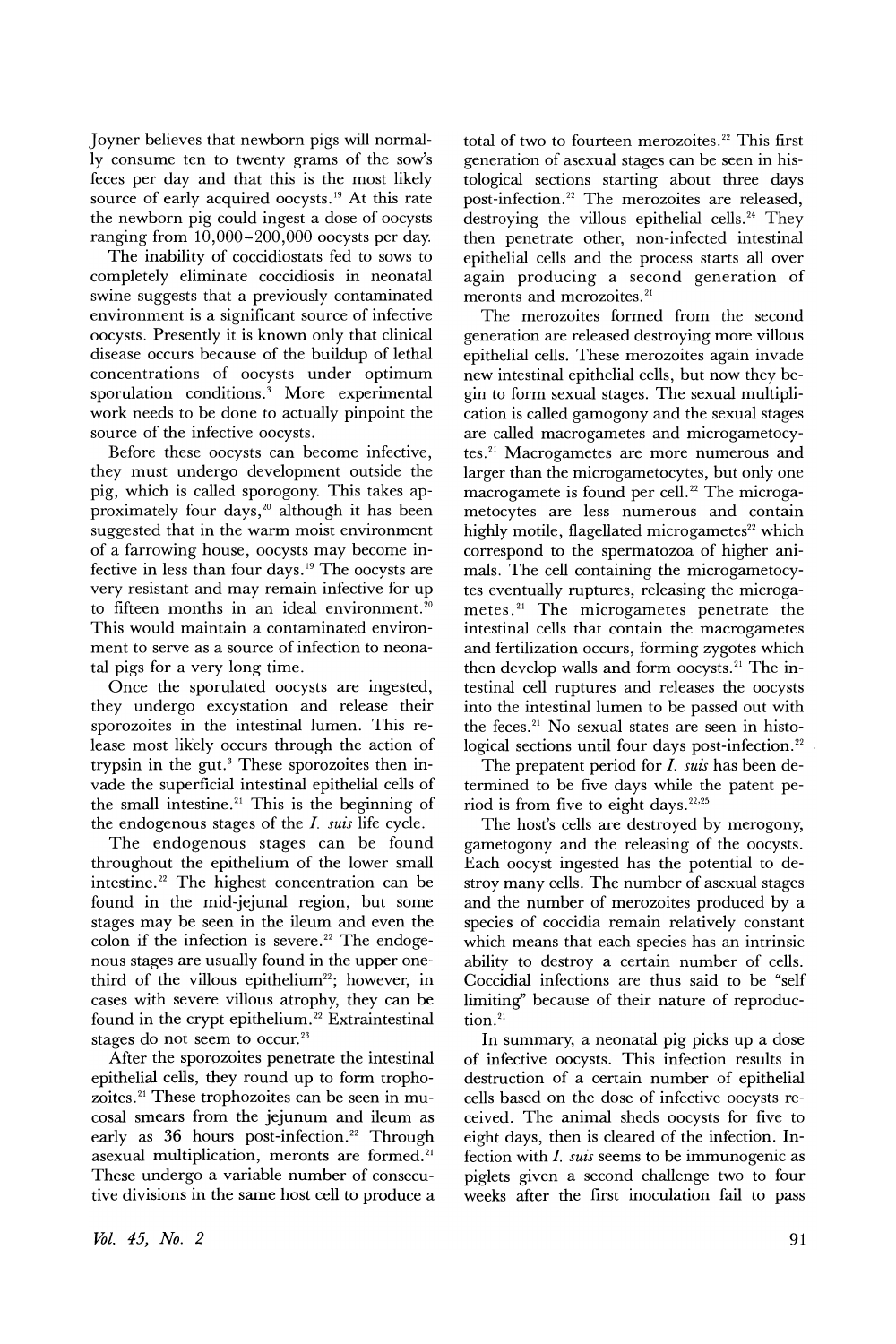oocysts. <sup>5</sup> A relaxation in immunity of sows may occur due to the stress associated with farrowing, thereby precipitating shedding of oocysts.

## **CLINICAL FINDINGS**

Coccidia in general cause a severe enteritis.<sup>21</sup> In the past, coccidial infection in swine was considered to be of little importance.<sup>3,8,11</sup> There are, however, a growing number of reports which have described the presence of coccidia associated with, or causing, diarrhea in neonatal pigs. These reports have come mostly from the United States<sup>9,11,26-28</sup> with some from Canada<sup>8,14</sup> and one from Scotland.<sup>15</sup> Reports from Canada<sup>14</sup> and the United States<sup>13</sup> have indicated that approximately  $12-24\%$  of all cases of neonatal pig diarrhea are diagnosed as coccidiosis.

Coccidiosis is most often associated with diarrhea in young pigs between the ages of five to fourteen days. $8,16$  It also seems to be a fairly predictable disease, with the majority of cases in an infected herd breaking with a diarrhea at eight to ten days of age.<sup>8,29</sup> The disease is characterized by a variable morbidity and a variable mortality. It tends to be a chronic herd problem which persists for several months as repeated outbreaks of diarrhea in neonatal pigs.  $8,16$  Only a portion of the litters are usually affected at one time,<sup>16</sup> and morbidity within a litter can vary from just one pig to all the pigs in that litter. <sup>16</sup> The lack of response to common antimicrobial therapy and/or vaccination of sows for  $E$ . *coli* is often a common finding.<sup>8</sup> Coccidiosis is commonly associated with intensive confinement rearing, $s$  but can cause serious problems in any type of management situation. <sup>26</sup> There appears to be a seasonal incidence with the greatest number of cases being reported in late summer and early fall. 3,11,26

The severity of signs is variable, depending on the dose of sporulated oocysts ingested, and the age of the pig. $^2$  The severity of the disease may range from a poor hair coat and unthriftiness to a severe diarrhea that may result in dehydration, emaciation, coma, and finally death. Not all pigs will get diarrhea, but all pigs that become infected will have some growth retardation.

Outbreaks of porcine neonatal coccidiosis are most often marked by the onset of a profuse watery diarrhea in eight to ten-day-old pigs which, up to this time, had been growing well.<sup>29</sup> The diarrhea is usually a yellow liquid

at first and can often be found staining the perineal area. <sup>26</sup> It may become grey and pasty after two to three days. <sup>13</sup> The diarrhea generally lasts between one and five days.16 Unlike coccidial infection in other species, the diarrhea rarely contains blood.<sup>3,30</sup> Vomiting is not characteristic, but may occasionally occur; the sows of the infected litters are not usually affected and will appear to be healthy.<sup>8,11</sup>

The diarrhea is caused by the destruction of the intestinal epithelial cells, which is caused by the developmental stages of  $I$ ,  $suis$ <sup>3</sup>. This results in an intestinal malabsorption diarrhea in much the same way as with transmissible gastroenteritis. This destruction of epithelial cells results in a diarrhea that begins at about three to four days post-infection<sup>2</sup> and if uncomplicated by other diseases, will run its course in five to eight days.<sup>2-5</sup> If the infection is mild, there is regeneration of the intestinal epithelial cells, and the pig will survive. If the coccidial infection is severe, secondary bacterial infection may occur, leading to necrotic enteritis and death. <sup>31</sup> The bacteria most often involved are those from the pig's own natural intestinal flora or *E. coli.* <sup>27</sup>

## **LESIONS**

The gross lesions that accompany porcine neonatal coccidiosis can vary from none to very severe. In the past, a gold colored fibrinonecrotic pseudomembrane found in the region of the jejunum and ileum of the small intestine was considered to be characteristic of I. *suis* infection. 2,24,25 Recently, it has been suggested that the development of a fibrinonecrotic membrane is common in only severely affected pigs.<sup>2</sup> Other recent studies have indicated that only  $7-20\%$  of the pigs with coccidi-0sis will show a fibrinonecrotic pseudomembrane. <sup>7</sup> ,8 The number of pigs that will show this pseudomembrane at necropsy is dependent upon the number of sporulated oocysts ingested,<sup>2,25</sup> the age of the pig,<sup>2</sup> and the presence of concurrent enteric infection by other organisms. <sup>32</sup>

Other gross lesions which are often observed include thin-walled intestines filled with watery intestinal contents, the lack of chyle in the lacteals and a catarrhal enteritis with or without fibrin strands. Many of the pigs may, however, show no gross lesions at all.<sup>8</sup>

The predominant histopathologic lesion is villous atrophy<sup>32</sup> caused by the necrosis and sloughing of intestinal epithelial cells, which is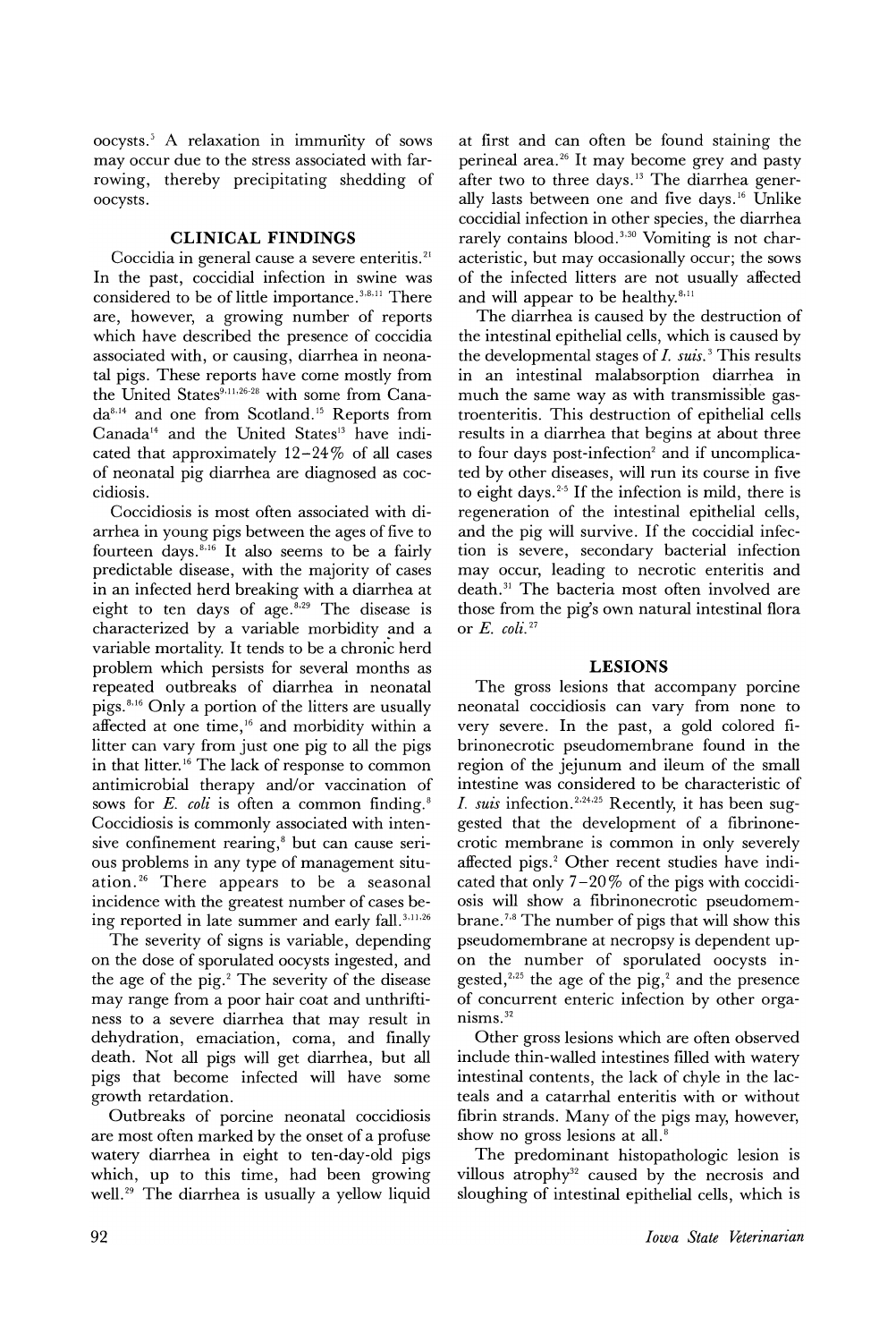caused by the multiplication and subsequent release of coccidial forms. <sup>32</sup> The segmental villous atrophy occurs mainly in the jejunum and  $ileum<sup>32</sup>$  and may be mild to severe with crypt hyperplasia. <sup>32</sup> In some cases, a severe diffuse mucosal necrosis and fibrinous cellular exudate occurs. <sup>8</sup> Bacterial invasion of the necrotic areas will result in necrotic enteritis.<sup>32</sup>

Numerous coccidial forms can be found within the intestinal epithelial cells or loose in the intestinal lumen. Coccidial forms are the most numerous when the intestinal lesions are  $\text{mild}^{32}$  and are harder to find in cases that have severe intestinal lesions.<sup>32</sup> The stages seen depend on the number of days since the pig was first infected. In general, however, meronts and merozoites are the most common stages encountered at the onset of diarrhea.<sup>8</sup>

## **DIAGNOSIS**

The diagnosis of porcine neonatal coccidiosis can be made from clinical findings, stained impression smears, smears of mucosal scrapings, the presence of occysts in feces or colonic contents, histopathology, and occasionally from gross lesions.

Clinical findings can aid in the presumptive diagnosis of porcine neonatal coccidiosis until laboratory confirmation can be made. The clinical findings that would support a diagnosis of porcine neonatal coccidiosis would include the following:

- 1.Repeated outbreaks of diarrhea in 5-14 day-old pigs which had been previously doing well.
- 2.The lack of response to routine antimicrobial-antidiarrheal therapy or to vaccination of the sows for *E. coli* and/or TGE.
- 3.The rest of the herd appearing to be healthy, including the sows with the affected litters.
- 4. Not all of the litters in the farrowing house are affected.

Stained impression smears<sup>7</sup> and smears of mucosal scrapings<sup>33</sup> are probably the most useful tools for the diagnosis of porcine neonatal coccidiosis and can be made quickly and easily in most any practice. This results in a rapid diagnosis and allows immediate implementation of control and preventative measures. The pigs selected for examination should be freshly dead or killed as coccidial forms are harder to identify if the pig has been dead long.<sup>7</sup> Not all

the pigs in an affected herd will be positive, so examination of several pigs is best.<sup>7</sup> Several areas of the jejunum and ileum should be sampled, especially those areas that show any gross lesions.<sup>7</sup> After staining, various developmental stages of coccidia can be visualized. The most common forms seen are merozoites which are dark staining and crescent to comma shaped. Impression smears have been proven to be as reliable as histopathology.<sup>7</sup>

Looking for oocysts in feces of affected pigs or colonic contents is perhaps one of the easiest things to do, but it is not a reliable way to diagnose porcine neonatal coccidiosis. Oocysts are generally passed in the feces two to three days after the diarrhea begins.<sup>33</sup> However, they may only be seen in the feces of about 50% of the infected pigs. <sup>5</sup> Pigs heavily infected may die before oocyst production occurs. <sup>25</sup>

Histopathology is very reliable but is also time consuming and expensive. The presence of endogenous stages of coccidia associated with villous atrophy and necrotic enteritis is characteristic. Histopathology can also be used to evaluate concurrent diseases as well as determine lesion severity.<sup>13</sup>

Gross lesions are only occasionally of diagnostic value. However, a fibrinonecrotic membrane found in the jejunum or ileum is very suggestive.

Other diseases causing enteritis in 5-14 dayold pigs that should be considered in a differential diagnosis include enterotoxigenic *E. coli, Clostridium perfringens* type C, rotavirus, and transmissible gastroenteritis virus.

#### **PREVENTION AND CONTROL**

Treatment of porcine neonatal coccidiosis is usually of little benefit since permanent irreversible damage to the intestinal mucosa has already occurred by the time the diarrhea occurs. Control and prevention is the best way to manage *Isospora suis* infection in neonatal pigs.

Control of porcine neonatal coccidiosis is based on the prevention of clinical signs by reducing the number of infective organisms. The two main sources of infective organisms to the neonatal pig are the oocyst-shedding sow<sup>16</sup> and the contaminated farrowing units. <sup>18</sup> Prevention and control is attempted through strict sanitation and the use of coccidiostats.

Thorough disinfection and sanitation of the farrowing area is of the utmost importance for control of porcine neonatal coccidiosis. Before entering the farrowing area, the sow should be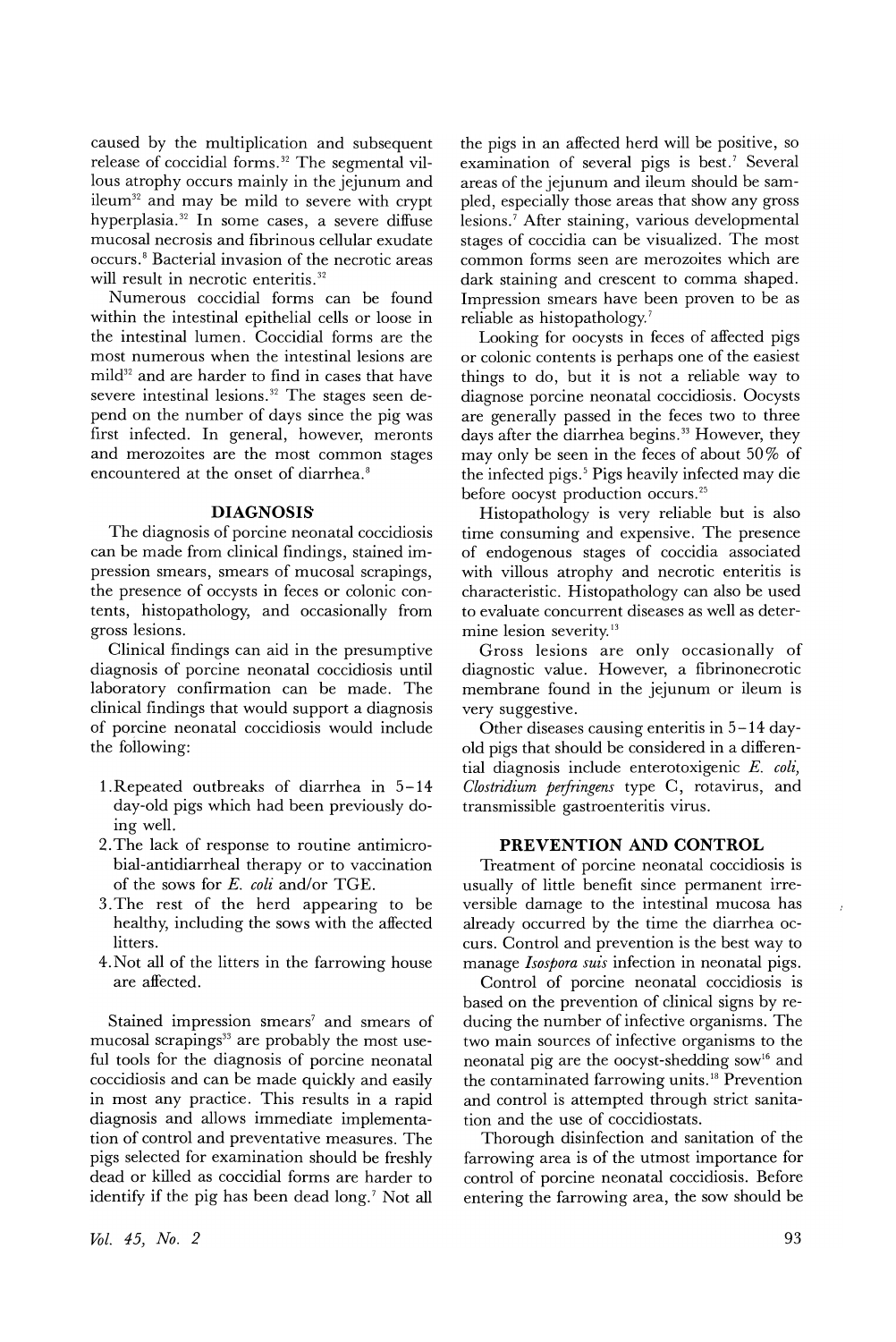scrubbed clean of all fecal matter and dirt. The farrowing crates or stalls should be thoroughly cleaned and disinfected between each use. Coccidial oocysts are very resistant to many of the common disinfectants, $34$  so a thorough mechanical cleaning of the area is probably the most important. When the sows and pigs are in the crates or stalls, all the manure should be removed daily. Manure, the source of infective oocysts, should not be allowed to build up. There are no short cuts to good sanitation.

A wide variety of coccidiostats have been used in an attempt to control porcine neonatal coccidiosis. By interrupting the coccidial life cycle, coccidiostats can reduce oocyst production as well as clinical disease. One must remember that these drugs only retard coccidial growth and do not remove all the coccidia from the gut.<sup>21,25</sup> They help reduce the problem but can not eliminate it. There are no coccidiostats approved for use in prevention and control of porcine neonatal coccidiosis. However, some of the therapeutic agents that have been used as coccidiostats in swine include several of the sulfonamides, amprolium, decoquinate, monensin, nitrofurazone, and a chlortetracycline combination. These therapeutic agents have been used in sows to reduce oocyst shedding and/or in neonatal pigs to reduce or prevent clinical disease.<sup>1,8,9,13,16,17,21,26,28,35-37</sup>

Sulfonamides have been used to control coccidiosis in other species for a number of years. They interfere with folic acid synthesis and exert their maximum anticoccidial effect against second generation meronts.<sup>38</sup> Sulfonamides that have been shown to be effective against coccidiosis in other species include sulfaquinoxaline, $35$  sulfadimethoxine, $29$  and sulfamethazine. <sup>39</sup> Sulfonamides can be used to control oocyst shedding in sows. When used this way therapy should begin approximately 10-14 days before farrowing and be continued 7-10 days post-farrowing. The daily oral dose should be in the range of  $50-100$  mg/kg.<sup>36</sup> These drugs are probably not a very effective treatment for affected baby pigs in an outbreak of porcine neonatal coccidiosis. Since they act on the second generation meronts, serious damage has already been done by the time they begin to work. A suggested daily oral dose for piglets should be  $130-200$  mg/kg.<sup>29</sup>

Amprolium has its peak anticoccidial effect very early in the coccidial cycle and thus shows promise for use in controlling outbreaks in neonatal pigs. It is a thiamine antagonist and thus inhibits folic acid synthysis. <sup>38</sup> Although similar in this respect to the sulfonamides, its peak activity is reported to be on the first generation meronts.<sup>38</sup> Its activity can be enhanced by mixing with ethopabate, sulfaquinoxaline and other agents that also inhibit the synthesis of folic acid at different steps. $38$  To control oocyst shedding in the sow, amprolium should be fed at a daily dose rate of 20 mg/kg<sup>29</sup> for 10-14 days before farrowing and continued until 7-10 days after farrowing. Amprolium can also be used in neonatal pigs to help control outbreaks of porcine neonatal coccidiosis. Because it acts very early in the coccidial life cycle it may reduce the severity of clinical disease. If used in neonatal pigs it should be given three to four days before the expected outbreak of diarrhea occurs and continued for several days. In most herds this will mean orally dosing each pig with approximately 50 mg/kg of amprolium solution when they are four, five and six days old.

The coccidiostat decoquinate acts very early in the coccidial cycle preventing the development of the first generation meronts.<sup>38</sup> Feeding it after exposure probably does little good.<sup>38</sup> This drug also has a greater tendency to allow drug-resistant strains to develop.<sup>38</sup> It probably has little use in control of swine coccidial infections. If used it should be fed at a rate of 0.5 mg/kg daily in the same manner as previously discussed for the other coccidiostats.

Monensin's anticoccidial effect is confined to the first two days of the coccidian life cycle. It works by inhibiting the mitochondrial function of the trophozoites and first generation meronts. <sup>38</sup> It can be fed in the sow ration at a rate of 100 grams/ton of feed for the same time period as the other coccidiostats previously mentioned.

Nitrofurazone exerts its anticoccidial effect on the middle stages of the coccidial life cycle.<sup>21</sup> A suggested dose is 400-600 grams/ton of sow feed which is then fed in the same manner as the other coccidiostats.

Onawunmi and Todd showed that the combination of chlortetracycline, sulfamethazine and penicillin<sup>a</sup> can also act as a coccidiostat in swine.<sup>37</sup> The sulfamethazine is probably the active ingredient that is exerting an anticoccidial action. It was fed at a rate of 375 mg of active ingredients in the feed daily. It too should be given to sows 10-14 days before farrowing and

aAureo S-P-250, American Cyanamid, Princeton, NJ.